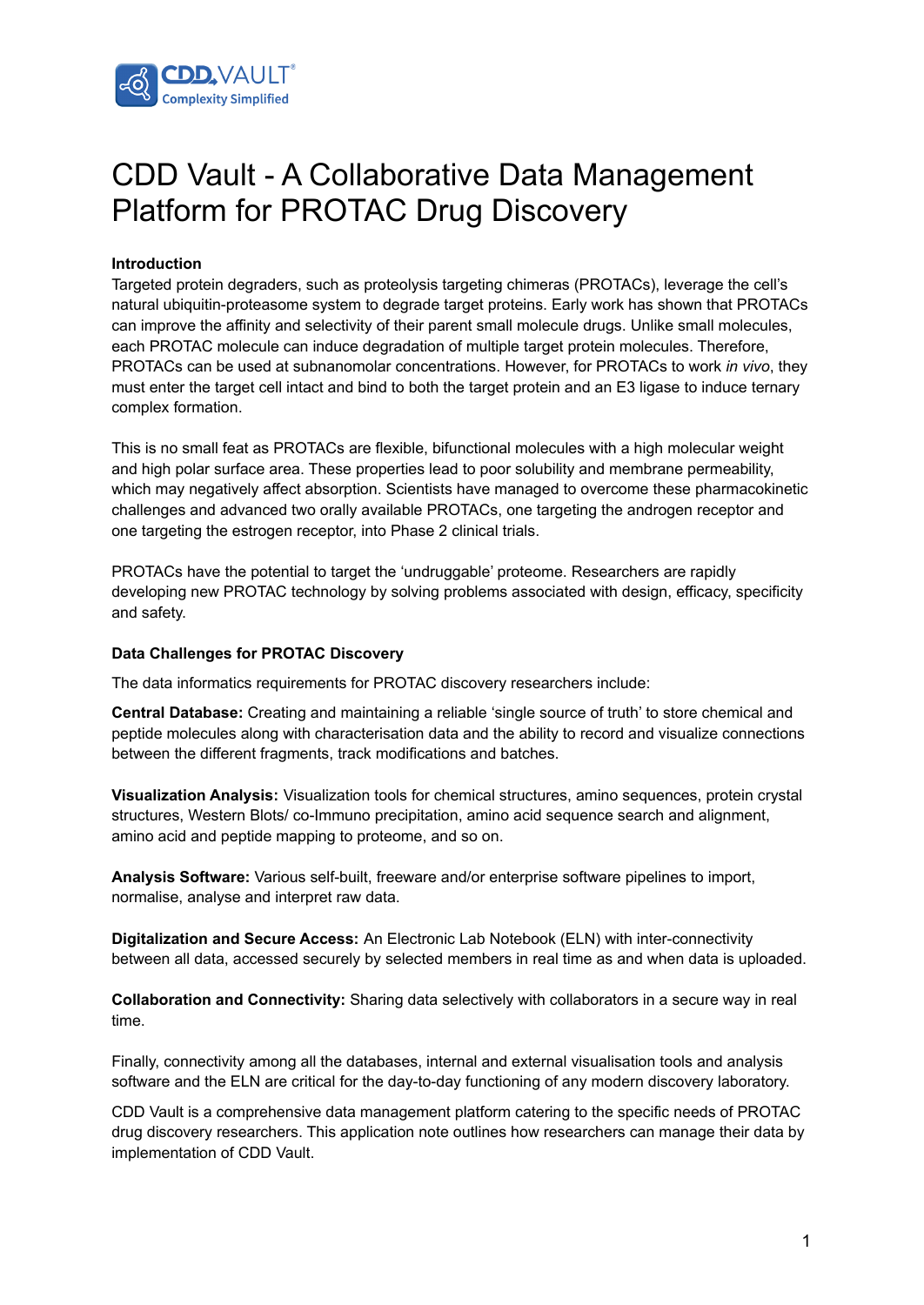

# **Getting Started**

- **1. Register entities and calculated properties**
- CDD Vault is ideal for the registration of PROTAC molecules. This includes the registration of the tripartite PROTAC molecules as well as registration of individual sub-entities like the E3 ligands, chemical linkers and warheads which could be small molecules, antibodies, etc.
- Each type of entity can be registered in its own CDD Vault which can then be interconnected and cross-referenced with each other. For e.g. researchers can have separate CDD Vaults for E3 ligands, linkers, and warheads, and also a main PROTAC Vault containing cross-referencing links to each of the sub-entities residing within their specific Vault. See Fig.1



Fig 1: Registration of a PROTAC molecule PT-0000435, showing its chemical structure, synonyms/other nomenclature, its linker, E3 ligand, warhead, associated ELN entry and assay data.

- CDD Vault supports a range of warheads. Users can register a chemical structure of a small molecule, sequence of amino acids (both natural and unnatural) as well as potential nucleotide sequences for warheads.
- When a small molecule is registered, physicochemical properties are calculated automatically. These include molecular weight, logP, logD, Lipinski properties and so on.
- When a peptide/protein sequence is registered, CDD Vault automatically calculates properties like peptide length, molecular weight (MW), pKa, % amino acids and so on.
- Researchers can also register non-therapeutic entities with the aim of creating databases for research materials like cell lines, plasmids, commercial vectors, commercial antibodies, bacterial clones and so on (see fig 2 for an example of a cell line Vault).
- In such cases, characteristics such as base pair length (BP), %GC/AT, MW and composition are also automatically calculated where applicable.



Fig 2: Screenshot of a cell line Vault customized to show an engineered cell line (the registered entity), synonym/nomenclature, biosafety level, organism, modification method such as CRISPR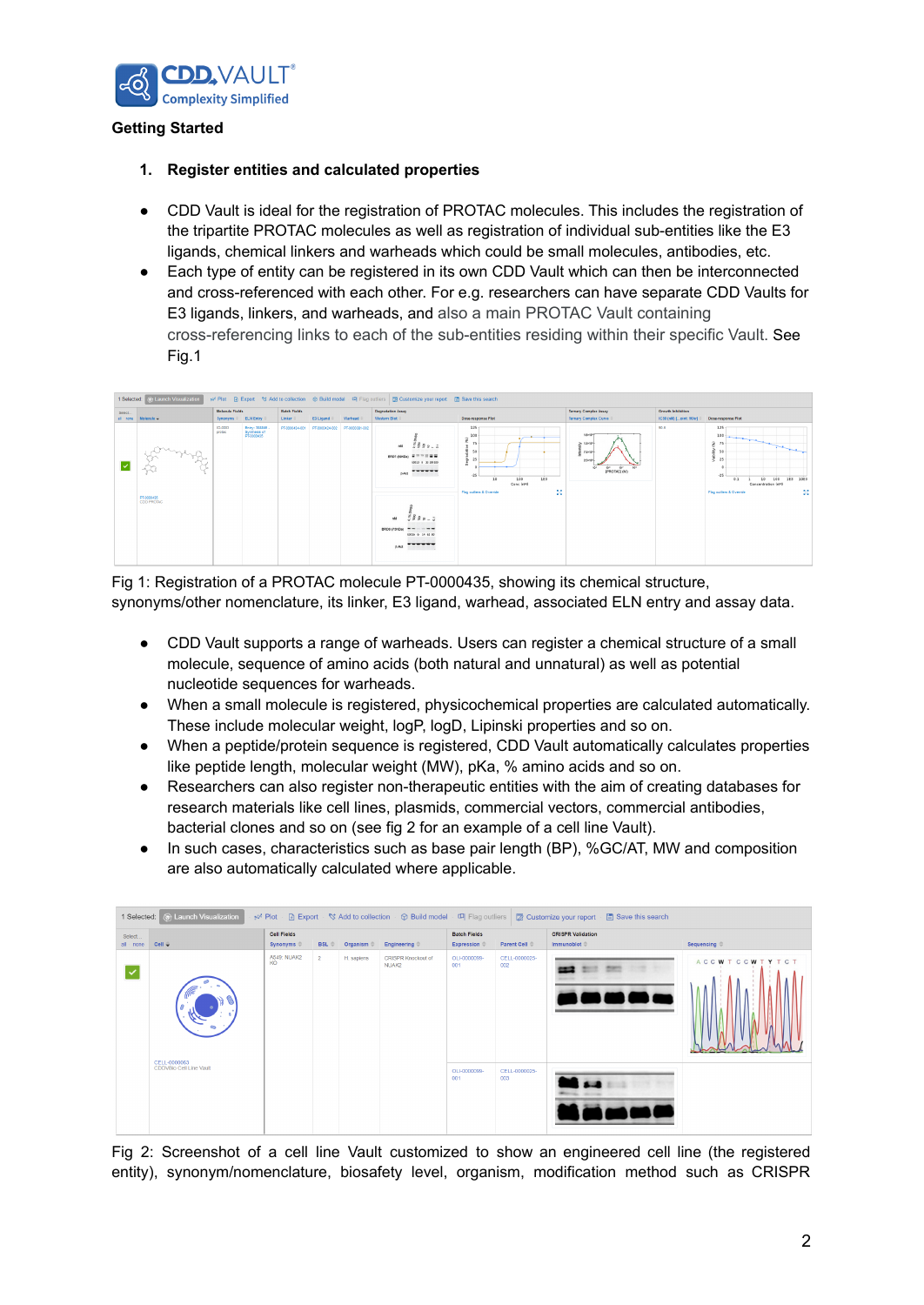

Cas9, oligo expressed for cell engineering, parent cell line used as well as validation assay data showing an immunoblot and a sequencing plot.

# **2. Create batches and associate contextual information**

- Each registered PROTAC, and each constituent entity, is assigned a unique identifier by CDD Vault which allows researchers to track batches explicitly via an entity-batch identifier.
- CDD Vault automatically searches previously registered entities and prevents duplications.
- Users can associate data in the context of specified batches so it's easy to track batch-to-batch variations.
- Ability to track batch-to-batch variability facilitates root cause analysis for any deviations.
- Researchers can also store and visualise all characterization data of a given entity in a single platform. As shown in fig 1, for a PROTAC molecule PT-0000435, chemical structure, synonyms/other nomenclature, its linker, E3 ligand, warhead, associated ELN entry and assay data are all stored and shown in a single view. Additionally, cross-references to sub-entities and ELN entries are live links to its respective record and can be clicked to discover additional details regarding each sub-entity or ELN entry.

# **3. Storage and visualize assays**

.

- Each registered PROTAC can be associated with assay results originating from a wide variety of studies.
- These may include degradation assays, growth inhibition studies, ternary complex assay, Western Blots, other *in-vitro* and *in-vivo* assays (such PKPD/ADME testing etc.), FRET assays for protein-protein interactions and so on. Fig 1 shows data associated with the PROTAC molecule PT-0000435 resulting from a degradation assay, a growth inhibition study and a ternary complex assay.
- Users can track all assay data related to critical quality attributes of a PROTAC entity as a function of modifications such as altered linkers, warhead potency, antibody or peptide fragment or post-translational modifications, etc.

# **4. Document experimental details in the ELN**

- The CDD Vaults ELN can be used by researchers to store standardized SOPs and record all experimental details across departments.
- Full integration with Microsoft Office 365 allows scientists to attach, preview and edit MS office files within the ELN.
- Image files can be displayed directly within the ELN entry in various sizes.
- Any file format, including proprietary files which require their own application, can also be stored in the ELN.
- Users can link multiple entities from the registration system within an ELN entry. An example of this is seen below (fig 3) which shows an ELN entry for the Synthesis of PROTAC PT-0000429 which contains cross-reference links (seen in blue) to PT-0000426, PT-0000428 and PT-0000427 that are the starting materials for the PROTAC synthesis.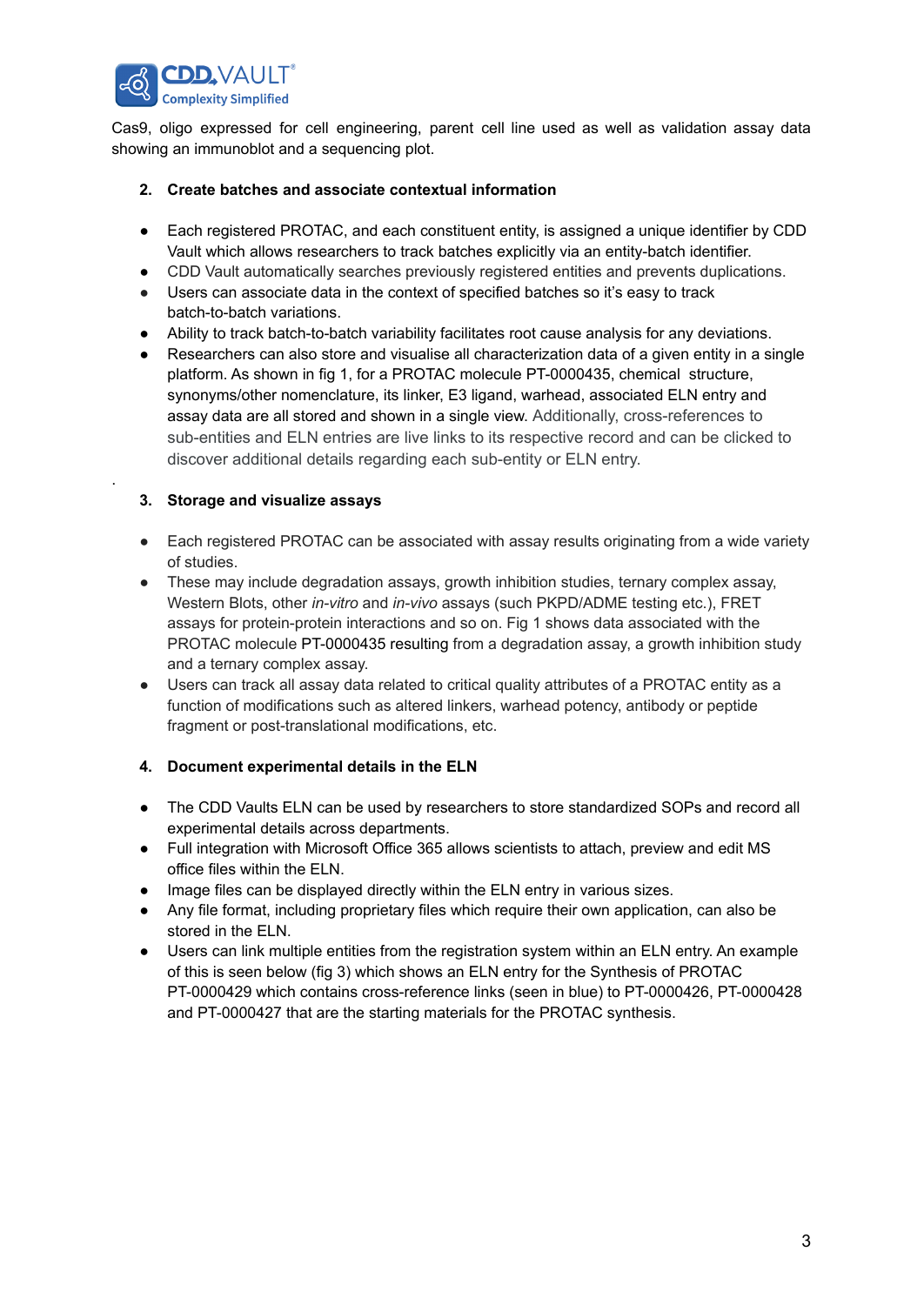



Fig 3: Partial screenshot of an ELN entry detailing an experiment for the synthesis of PROTAC PT-0000429.

## **5. Mine data**

- Researchers can search their data by name, chemical structure/peptide sequence and easily locate records by entities or sub-entities
- One can also search for keywords in ELN entry bodies and attachments.
- For example, researchers working with PROTACs can search for a linker and/or a warhead of choice. This will bring up all entities created with the queried linker and/or warhead along with all associated data and ELN entries.
- Users can also look up all data related to each chemical entity, for example visualize all assay results for a specific E3 ligand
- Design successful linkers by comparing candidates and searching for desirable linker characteristics.

#### **6. Track location and quantities of entities and reagents**

- Researchers can capture the location and quantities of their entities and other reagents including features such as date, vendor and batch using the inventory module (See fig 4).
- One can capture and track containers, vials, dewars, flasks, etc within the CDD Vault Inventory..
- Scientists can use barcodes to manage their inventory. One can export identifiers and key metrics to their barcode template and print labels. Users can also locate samples or pull up a list using a barcode scanner.
- A debit history provides a full record of the date, person, amount and/or location of each update.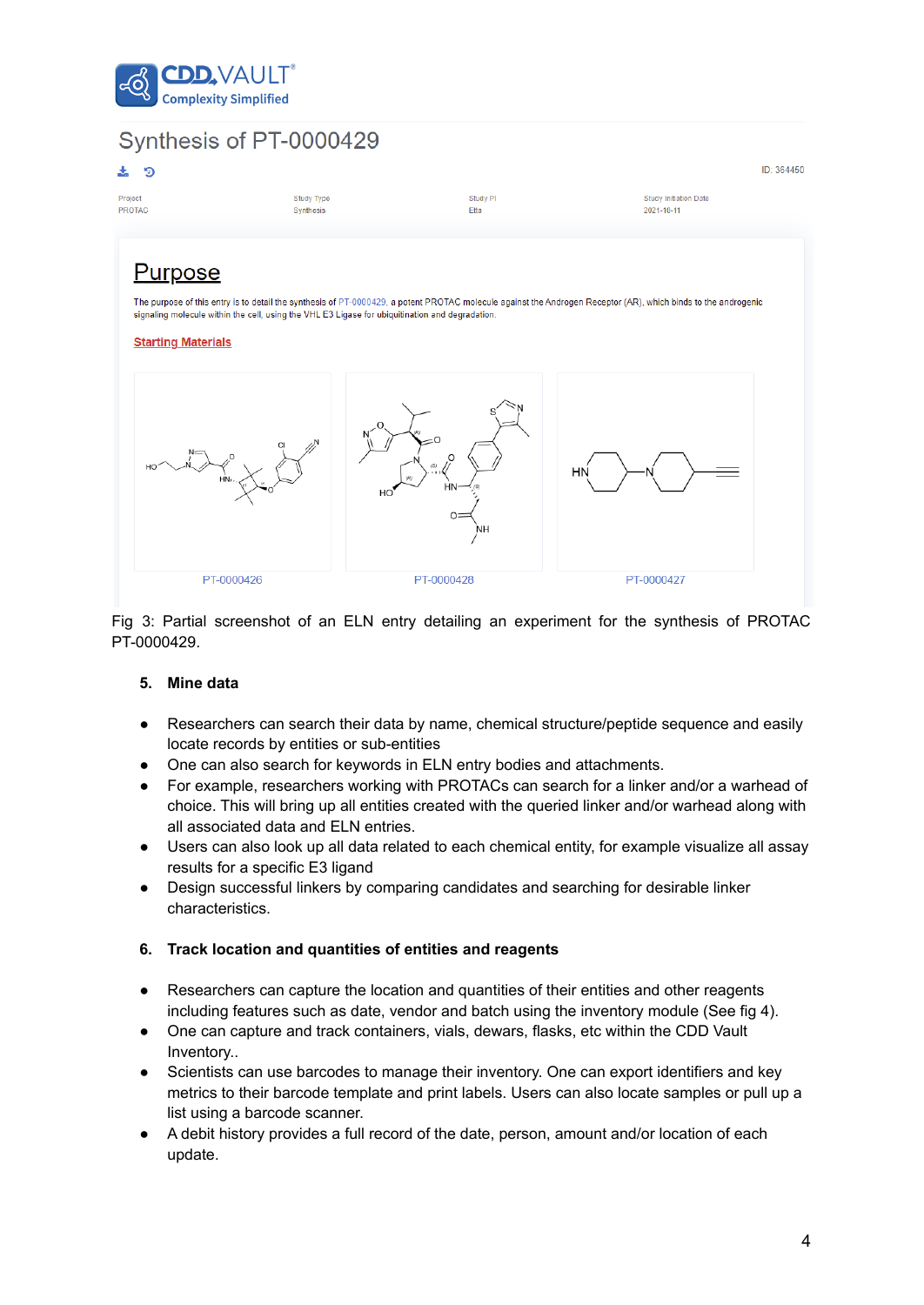

● Users can see inventory data alongside other batch characteristics and assay data associated with the batch.

|                                                                                | FLSK-0000001    |                                                                                                                                                            | Vault:<br><b>CDDVBio Flasks Vault</b> |                                |                         |  |
|--------------------------------------------------------------------------------|-----------------|------------------------------------------------------------------------------------------------------------------------------------------------------------|---------------------------------------|--------------------------------|-------------------------|--|
|                                                                                |                 | Batches 1<br>Links <sub>0</sub><br>Plates <sub>0</sub><br>Protocols 1<br>Collections 0<br>Projects 1<br>Files 1<br>Overview<br><b>Batch</b><br>Add a batch |                                       |                                |                         |  |
|                                                                                |                 |                                                                                                                                                            |                                       |                                |                         |  |
|                                                                                | Ē               | 001                                                                                                                                                        |                                       |                                | Edit · Delete           |  |
|                                                                                |                 | Flask-Batch ID:<br>FLSK-0000001-001                                                                                                                        | Flask ID:<br>Flask_20210715_001       | Cell Line:<br>CELL-0000063-001 | Passage:                |  |
| Add to a collection                                                            |                 | Media:                                                                                                                                                     | AAcid:                                | Molecule:                      | Scientist:<br>E Presley |  |
| <b>A</b> Add a batch<br>Manage project access                                  |                 | RegDate:<br>2021-07-15                                                                                                                                     | Note:                                 | <b>Initial Amount:</b><br>99.0 |                         |  |
| $\Theta$ Delete this flask                                                     |                 | Barcode:                                                                                                                                                   |                                       |                                |                         |  |
| Showing data from 1 of 1 project<br>Janice Darlington (Demo 2<br>Owner:<br>VA) |                 |                                                                                                                                                            | Flask 20210715 001                    |                                |                         |  |
| Created:                                                                       | July 19, 2021   |                                                                                                                                                            |                                       |                                |                         |  |
| Updated:                                                                       | August 12, 2021 | - Inventory<br>Current Amount 95.0 Location Shelf 1 Bin AB<br><b>Update</b>                                                                                |                                       |                                |                         |  |
|                                                                                |                 | <b>Date</b>                                                                                                                                                | <b>User</b>                           | <b>Debit Amount</b>            | Location                |  |
|                                                                                |                 | 2021-10-05 10:11:20                                                                                                                                        | Vidya Pawar Menon                     | 2.0                            | Shelf 1 Bin AB          |  |
|                                                                                |                 | 2021-08-12 14:20:02                                                                                                                                        | Vidya Pawar Menon                     | 2.0                            | Shelf 1 Bin AB          |  |
|                                                                                |                 | 2021-07-19 08:34:16                                                                                                                                        | Janice Darlington (Demo 2 VA)         |                                | Shelf 1 Bin AB          |  |

Fig 4: Snapshot of batch level inventory fields from a Vault customized to register cell line culture flasks.

## **7. Link to other tools**

- CDD Vault's RESTful Application Programming Interface (API) can be used to integrate with external databases and analysis tools.
- Scientists can easily export data from CDD Vault in Excel, CSV or SDF file formats.
- Likewise, users can use CDD's import data wizard to load data into their Vault in bulk.

# **8. Collaborate and share data securely**

- Data in CDD Vault can be securely shared with colleagues and collaborators.
- These can be entire peptide libraries for instance or selective assay data depending on the collaborator.
- Researchers can share data in real time and avoid sending data over unsecured email.
- Data in CDD Vault is organized by projects. Individual users are assigned to projects to easily control which data they are allowed to access.
- Each member is also allocated a user role (Read-Export versus Read-Add) which provides project permissions that control how each member interacts with the data that they can access.